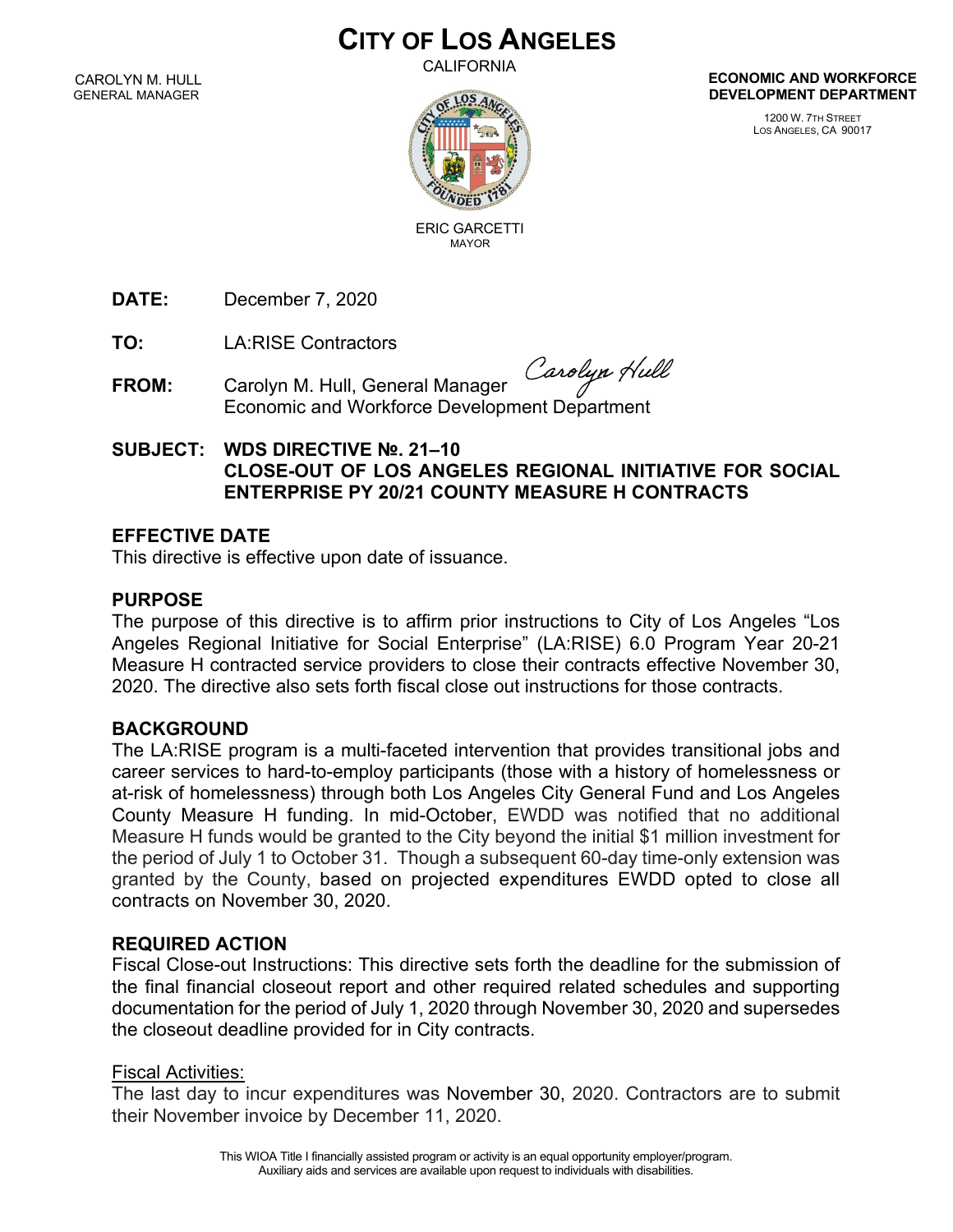All contracted agencies are to submit a final and complete closeout Cash Request and Expenditure Report for on or before December 18, 2020.

The close-out package must include the following:

- Cover letter in official letterhead, signed by the Executive Director
- Cash Request & Expenditure Report (with Schedule of Personnel and attachments)
- Sub-recipient Release Form
- Sub-recipient's Assignment of Refunds, Rebates and Credits
- Contract Closeout Tax Certification
- Refund Check, if applicable

All cover letter, reports, supporting schedules, and forms require original signatures and must be signed by the preparer and the designated signatory authority.

The Final Closeout package must be sent to the address below:

Catherine Bondoc, Director Financial Management Division Economic and Workforce Development Department 1200 W. 7th Street, 6th Floor Los Angeles, CA 90017

An electronic set in the native format (Excel or Word) must also be emailed to EWDDfinancial@lacity.org.

Please copy the LA:RISE Unit on your submissions to FMD: Program Administrator Elizabeth.Macias@lacity.org and Program Monitor Rigo.Ramirez@lacity.org

# **REPORTED EXPENDITURES TO DATE AND PERFORMANCE**

Please be reminded that final expenditures must be supported by performance.

- For agencies that met/exceeded their 4-month enrollment plan and budget, you may proceed to close-out as soon as possible effective October 31.
- For agencies that met or were close to meeting their 4-month enrollment goal but have an unspent balance, you may incur costs up to November 30.
- For agencies that did not meet their 4-month enrollment goal and have low enrollments, you may not incur additional costs beyond October invoice unless approved by EWDD. LA:RISE partners were instructed on 10/15 to stop enrolling participants into the County Measure H program unless approved by EWDD.

# **BUDGET MODIFICATION REQUESTS**

Service providers may submit a request for budget modification by no later than December 11, 2020. Please submit to the LA:RISE Unit.

## **MIS CALJOBS CLOSE-OUT INSTRUCTIONS**

CalJOBS close out instructions will be provided in a separate policy directive.